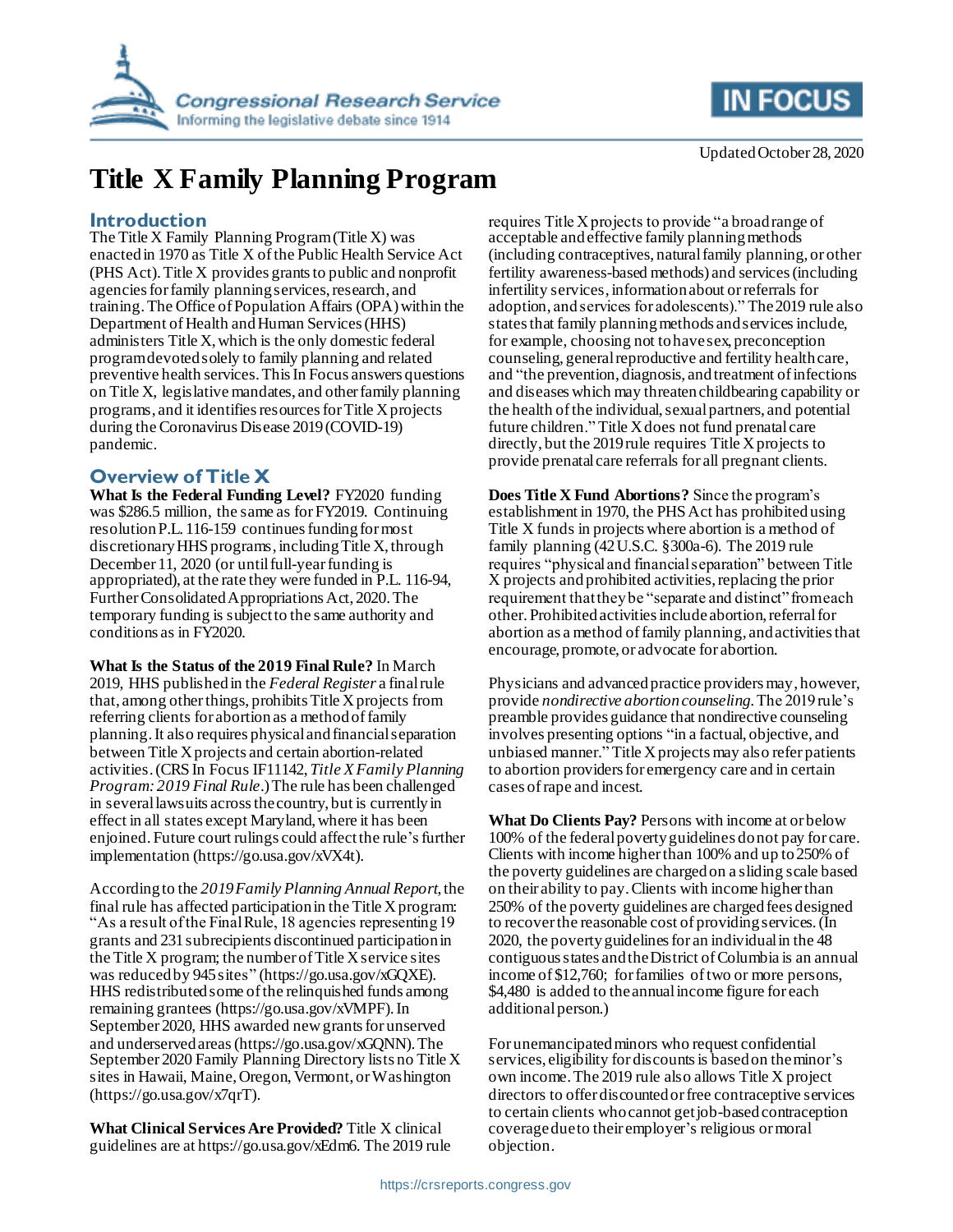**Are There Special Requirements for Services to Minors?** All Title X services are confidential, including services to minors. Title X projects donot require parental notification or parental consent.However,Title X statute requires grantees, "[t]o the extent practical," to encourage family participation. By law, Title X providers must also counsel minors on how to resist attempted coercion into sexual activity. Under the 2019 rule, Title X projects must conduct a preliminary screening of any minor who presents with a sexually transmitted disease, pregnancy, or any suspicion of abuse in order to rule out victimization. The 2019 rule also has new documentation requirements (e.g., certain minors' medical records should indicate their sexual partners' ages).

**Who Are Title X Clients?** In 2019, Title X served 3.1 million clients, 21% fewer than in 2018. Of those clients, 87% were female, 13% were male, 64% had incomes at or below the federal poverty guidelines, and 84% had incomes at or below 200% of the federal poverty guidelines. The Guttmacher Institute found that in 2016, 60% of clients said their Title X clinic was their only source of broader health care over the past year.In 2019, 41% of Title X clients were uninsured.**[Figure 1](#page-1-0)** provides demographic data.

<span id="page-1-0"></span>



**Source:** CRS using data from HHS, Title X Family Planning Annual Report: 2019 National Summary, pp. 12, 14 (http://go.usa.gov/xGQXE). **Notes:** 33% of clients (all races) identified as Latino/Hispanic. Percentages may not sum to 100% due to rounding.

### **Legislative Mandates**

**What Title X Provisions are in the Most Recent Appropriations Law?** The Further Consolidated Appropriations Act, 2020 (P.L. 116-94) included requirements on the use of Title X funds that are similar to provisions included in previous years' appropriations laws:

- Title X funds cannot be spent on abortions.
- All pregnancy counseling must be nondirective.
- Funds cannot be spent on "any activity (including the publication or distribution of literature) that in any way tends to promote public support or opposition to any legislative proposal or candidate for public office."
- Grantees must certify that they encourage family participation when minors seekservices.
- Grantees must certify that they counsel minors on how to resist attempted coercion into sexual activity.
- Family planning providers are not exempt from state notification and reporting laws on child abuse, child molestation, sexual abuse, rape, or incest.

These requirements are in addition to statutory mandates in Title X of the PHS Act, which, among other things, require family planning participation to be voluntary and prohibit the use of Title X funds in programs in which abortion is a method of family planning.

## **Other Family Planning Programs**

**Do Other Federal Programs Fund Family Planning?**  Although Title X is the only federal domestic program primarily focused on family planning, other programs also finance family planning, among their other services. These programs include Medicaid, the Health Center Program under Section 330 of the PHS Act, Maternal and Child Health Block Grants, Social Services Block Grants, and Temporary Assistance for Needy Families. In FY2015, Medicaid accounted for 75% of U.S. public family planning expenditures (including federal, state, and local government spending), whereas Title X accounted for 10% (https://www.guttmacher.org/report/public-funding-familyplanning-abortion-services-fy-1980-2015).

**Are Private Health Plans Required to Cover Family Planning Services?**Federal law generally requires health insurance issuers and employment-based health plans to cover FDA-approved contraceptives for women (https://go.usa.gov/x7xg2). Regulations issued in 2018 exempt employers that have religious or moral objections to providing contraceptive coverage. See CRS Report R45928, *The Federal Contraceptive Coverage Requirement: Past and Pending Legal Challenges*. In 2020, following legal challenges by a number of states, the Supreme Court upheld the 2018 rules as authorized by the Affordable Care Act (Little Sisters of the Poor Saints Peter & Paul Home v. Pennsylvania, 140 S. Ct. 2367 (2020)). However, litigation continues in the lower courts on other grounds.

### **COVID-19**

**What Resources Are Available for Title X Projects?** The Centers for Disease Control and Prevention released guidance on "Ensuring access to family planning services during COVID-19" (https://go.usa.gov/xGQXH), and the Title X-funded Family Planning National Training Center released several resources on COVID-19 (https://www.fpntc.org/search?keys=covid). OPA's grantee profiles also have examples of grantees' COVID-19 responses(https://go.usa.gov/x7TJE).

**Angela Napili**, Senior Research Librarian